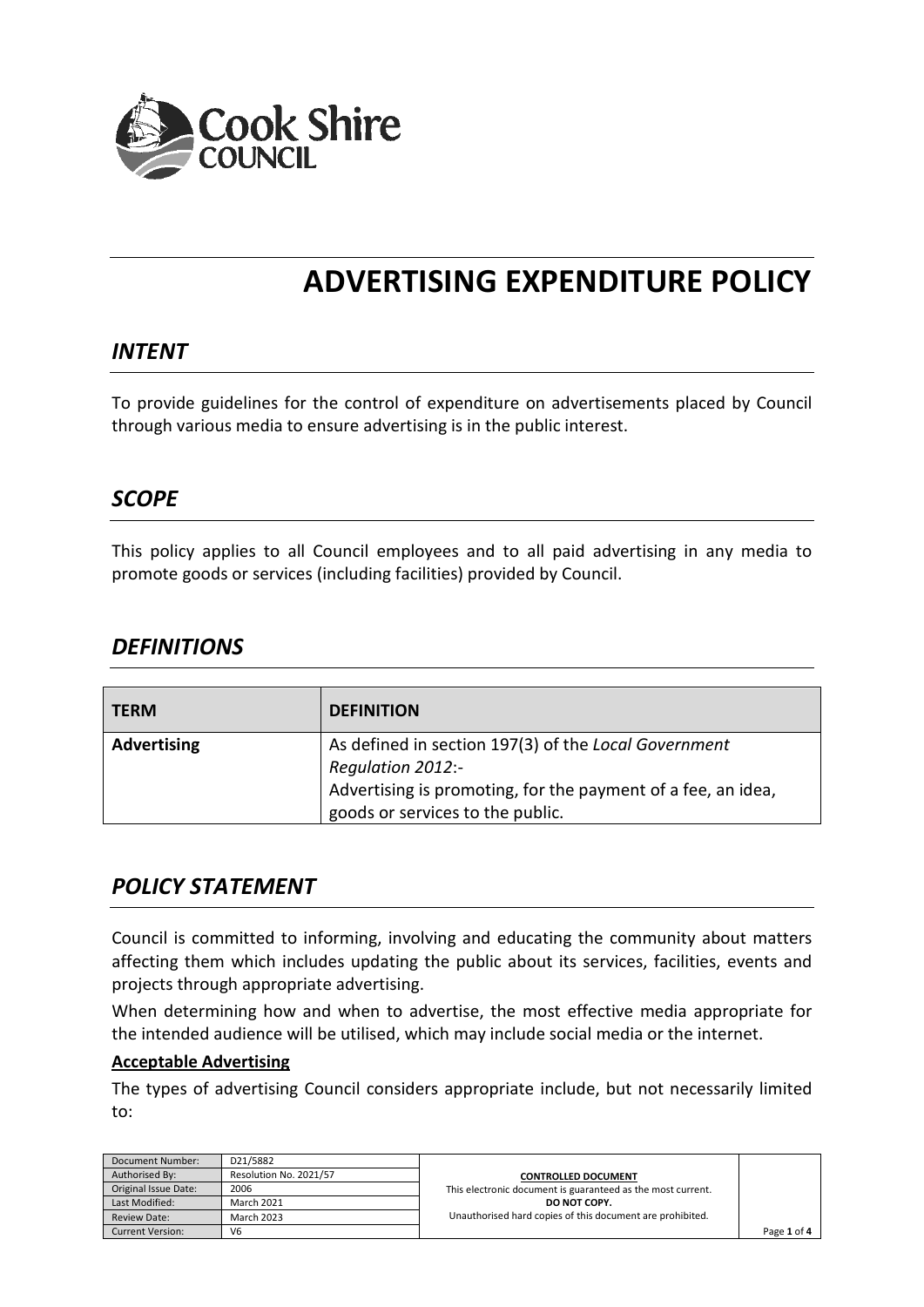- To advise the community about new or existing services, programs, events, facilities and venues
- To advise the public about changes to existing services, programs, events, facilities and venues
- To increase the use of a service, program, facility or venue
- To advise and inform the community of matters which Council has a statutorily obligation to undertake
- To advise the public of community engagement activities and to seek feedback or comment on Council business
- To recruit staff
- To undertake Council's procurement activities
- To promote economic development within the Shire
- For the promotion of the Shire's assets, industry, lifestyle and liveability

#### **Advertising Approvals**

All advertising is to be approved by the relevant Manager or appropriate financially delegated officer, who must ensure that:

- the expenditure for and nature of advertising is in accordance with this policy;
- the cost of the advertisement is appropriate for audience it is intended to inform and provides a commensurate benefit to Council and to the community;
- the content and intent of the advertisement and its selected medium is appropriate; and
- sufficient budget funds are available to cover advertising costs and meets the usual procurement requirements for expenditure approval.

#### **Election Restrictions on Advertising**

During the period of three months preceding an election of the local government or during the period of a by-election (after the date of a by-election is advertised until the day of the election), Council must not:

- place advertisements relating to future plans unless, and only to the extent that, those plans have been formally adopted by the Council;
- advertise the activities of the Council otherwise than in the manner and form it is customary for the Council to advertise its activities;
- place advertisements which seek to influence support for particular candidates, groups of candidates or potential candidates in the election; or
- bear the cost of advertisements featuring one or more councillors or containing quotations attributed to individual councillors.

*Note:* This does not preclude Councillors appearing in unpaid publicity or other publicity where the cost is not borne by Council.

Unless otherwise approved by the Chief executive Officer, Council advertising will be coordinated through Council's Media and Communications Officer.

| Document Number:        | D21/5882               |                                                                |             |
|-------------------------|------------------------|----------------------------------------------------------------|-------------|
| Authorised By:          | Resolution No. 2021/57 | <b>CONTROLLED DOCUMENT</b>                                     |             |
| Original Issue Date:    | 2006                   | This electronic document is guaranteed<br>as the most current. |             |
| Last Modified:          | <b>March 2021</b>      | DO NOT COPY.                                                   |             |
| <b>Review Date:</b>     | <b>March 2023</b>      | Unauthorised hard copies of this document are prohibited.      |             |
| <b>Current Version:</b> | V <sub>6</sub>         |                                                                | Page 2 of 4 |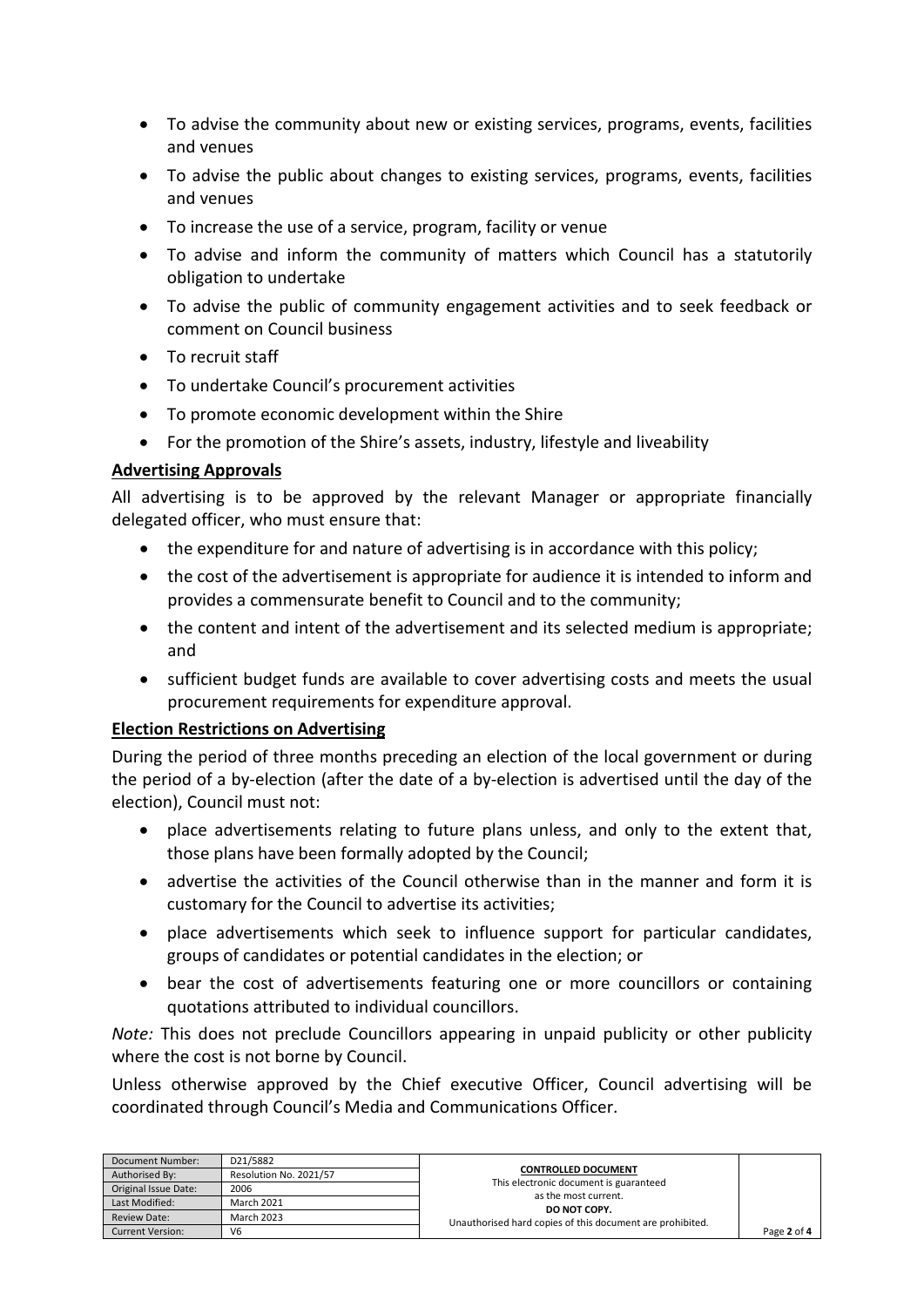## *KEY RESPONSIBILITIES*

| <b>RESPONSIBLE OFFICER</b>      | <b>RESPONSIBILITY</b>                                             |
|---------------------------------|-------------------------------------------------------------------|
| <b>Managers</b>                 | Ensure all staff are aware of this policy and requirements to be  |
|                                 | undertaken when advertising                                       |
| <b>Officers Approving</b>       | Ensure sound and objective decision-making is applied to all      |
| <b>Advertising</b>              | advertising requests and the principles of this policy are upheld |
| <b>Senior Digital Media and</b> | Monitor adherence of advertising to this policy                   |
| <b>Communications Officer</b>   |                                                                   |

# *REFERENCES, LEGISLATION AND GUIDELINES*

*Local Government Act 2009 Local Government Regulation 2012*

## *RELATED DOCUMENTS*

Corporate Plan 2017 – 2022 Council's Procurement Policy Code of Conduct for Councillors in Queensland Code of Conduct (staff)

# *IMPLEMENTATION/COMMUNICATION*

Policy will be published on Council's website.

# *APPROVED BY*

Council Resolution

| Document Number:        | D21/5882               |                                                                |             |
|-------------------------|------------------------|----------------------------------------------------------------|-------------|
| Authorised By:          | Resolution No. 2021/57 | <b>CONTROLLED DOCUMENT</b>                                     |             |
| Original Issue Date:    | 2006                   | This electronic document is guaranteed<br>as the most current. |             |
| Last Modified:          | March 2021             | DO NOT COPY.                                                   |             |
| <b>Review Date:</b>     | <b>March 2023</b>      | Unauthorised hard copies of this document are prohibited.      |             |
| <b>Current Version:</b> | V <sub>6</sub>         |                                                                | Page 3 of 4 |